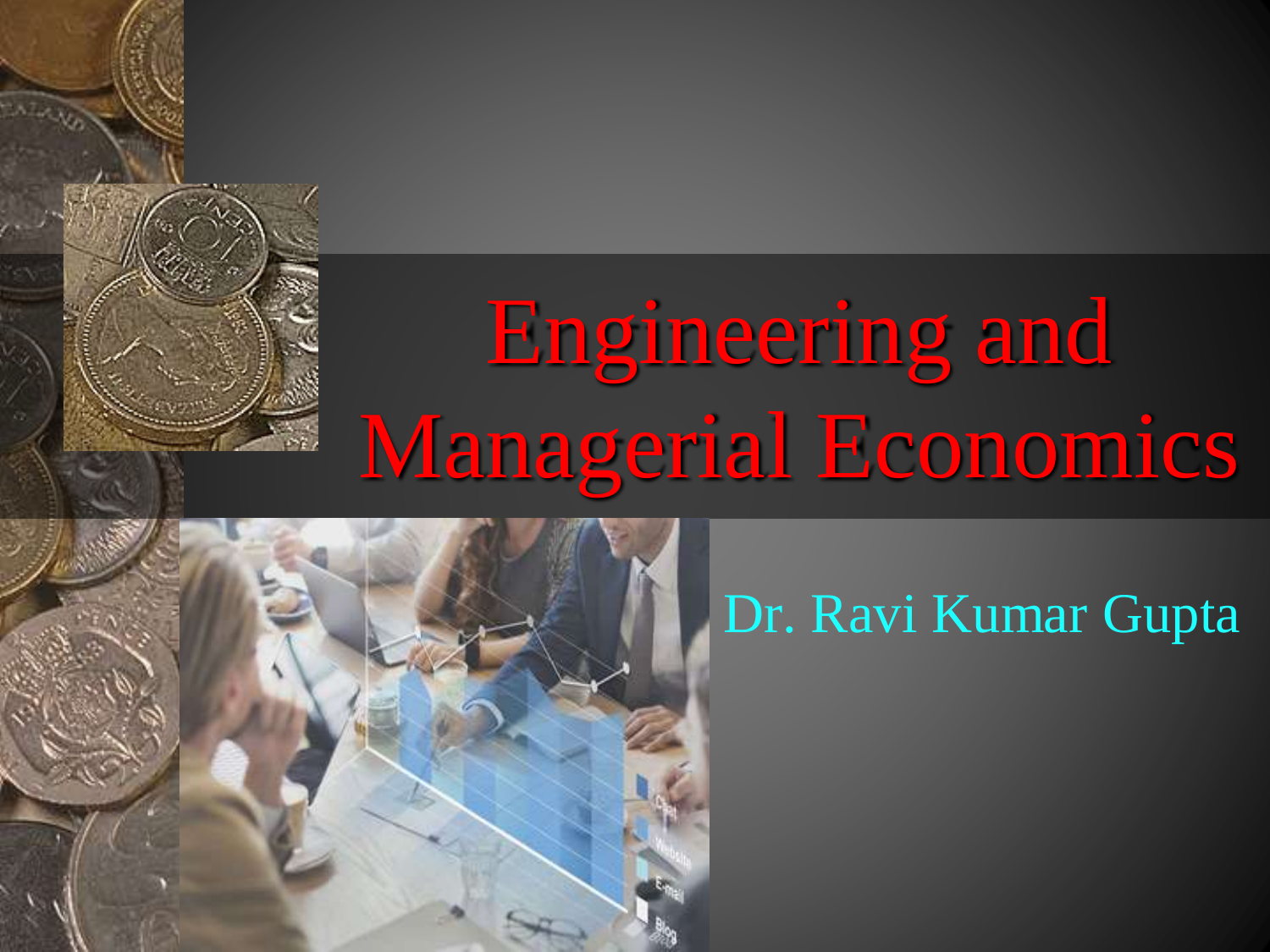# **What Is Economics?**

Economics is a social science concerned with the production, distribution, and consumption of goods and services. It studies how individuals, businesses, governments, and nations make choices on allocating resources to satisfy their wants and needs, trying to determine how these groups should organize and coordinate efforts to achieve maximum output.

#### **Economics can generally be broken down into :**

- **(1) Macroeconomics**:-which concentrates on the behavior of the aggregate economy, and
- **(2) Microeconomics:-** which focuses on individual consumers and businesses.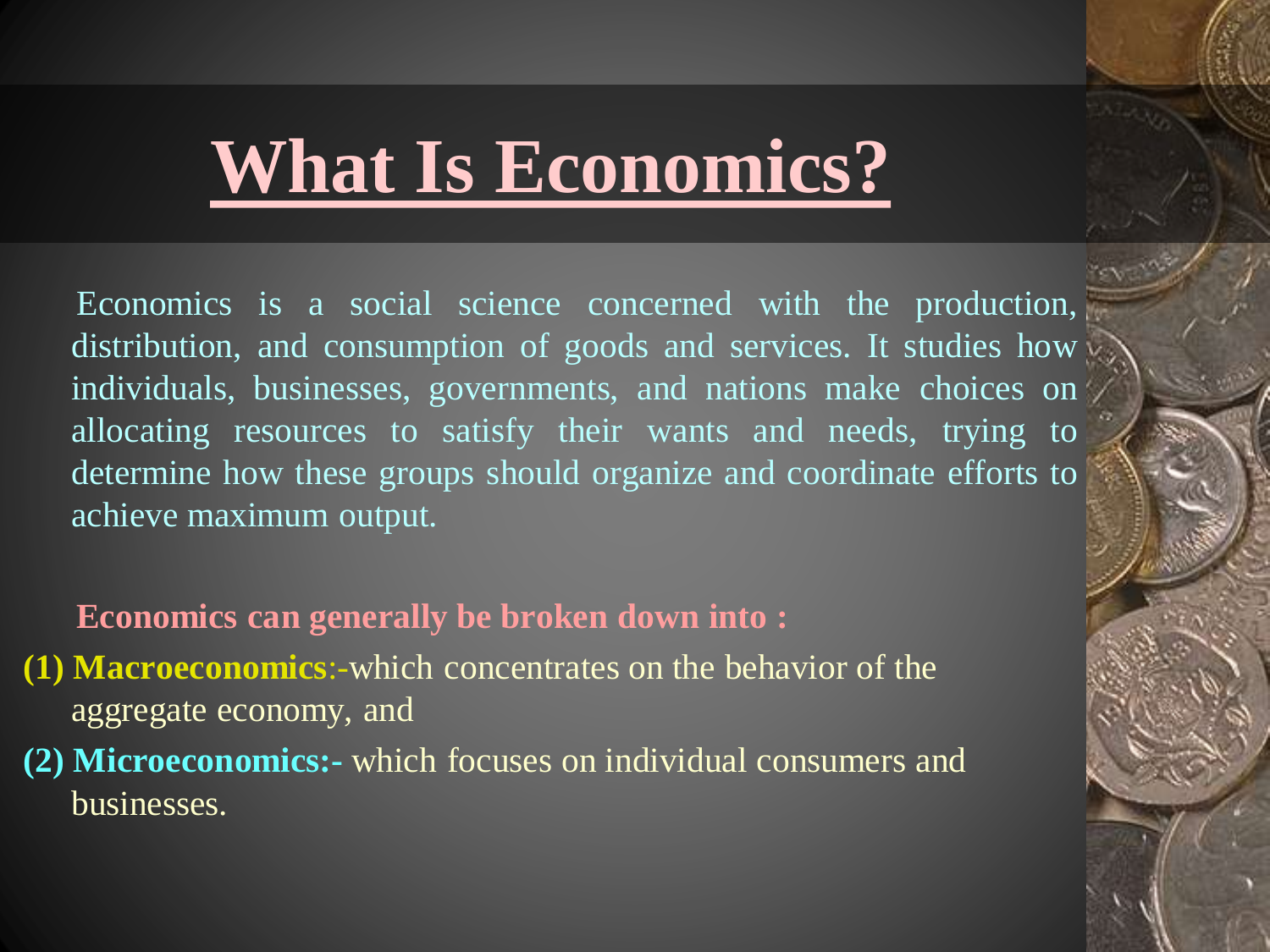# **Macroeconomics**

Thus, Macro Economics is the study and analysis of an economy as a whole. It studies not individual economic units like a household, a firm or an industry but the whole economic system. Macroeconomics is the study of aggregates and averages of the entire economy.

#### **Macro Economics involves the study of:**

- Behavior of an economic system as a whole
- Aggregates and averages covering the entire economy
- Behavior of large aggregators such as:
- Total Employment
- National Product
- National Income
- General Price-Levels etc.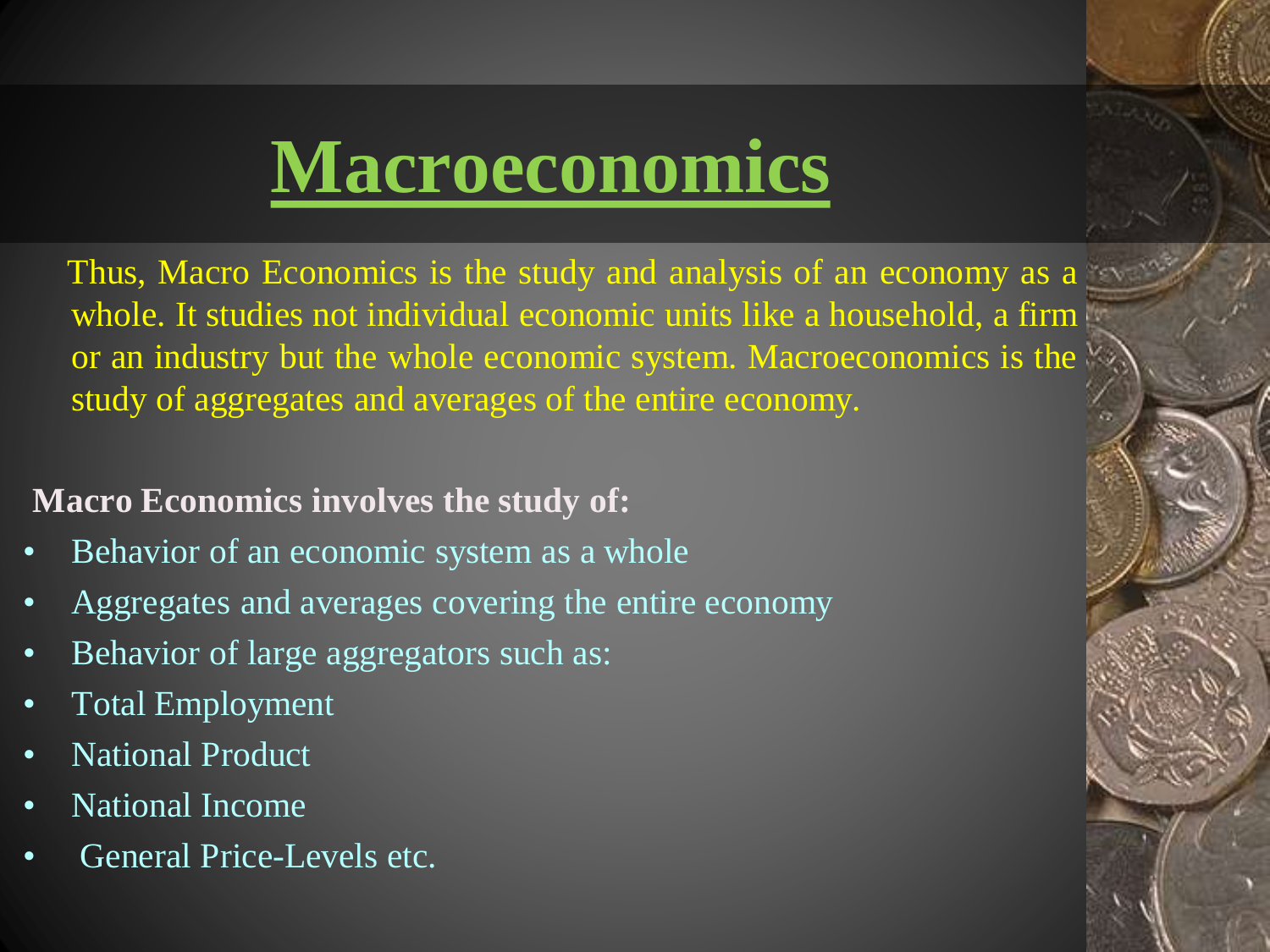#### **Nature of Macro-economics**

- It is a study of national aggregates
- It studies economic growth
- It ignores individual differences between aggregates

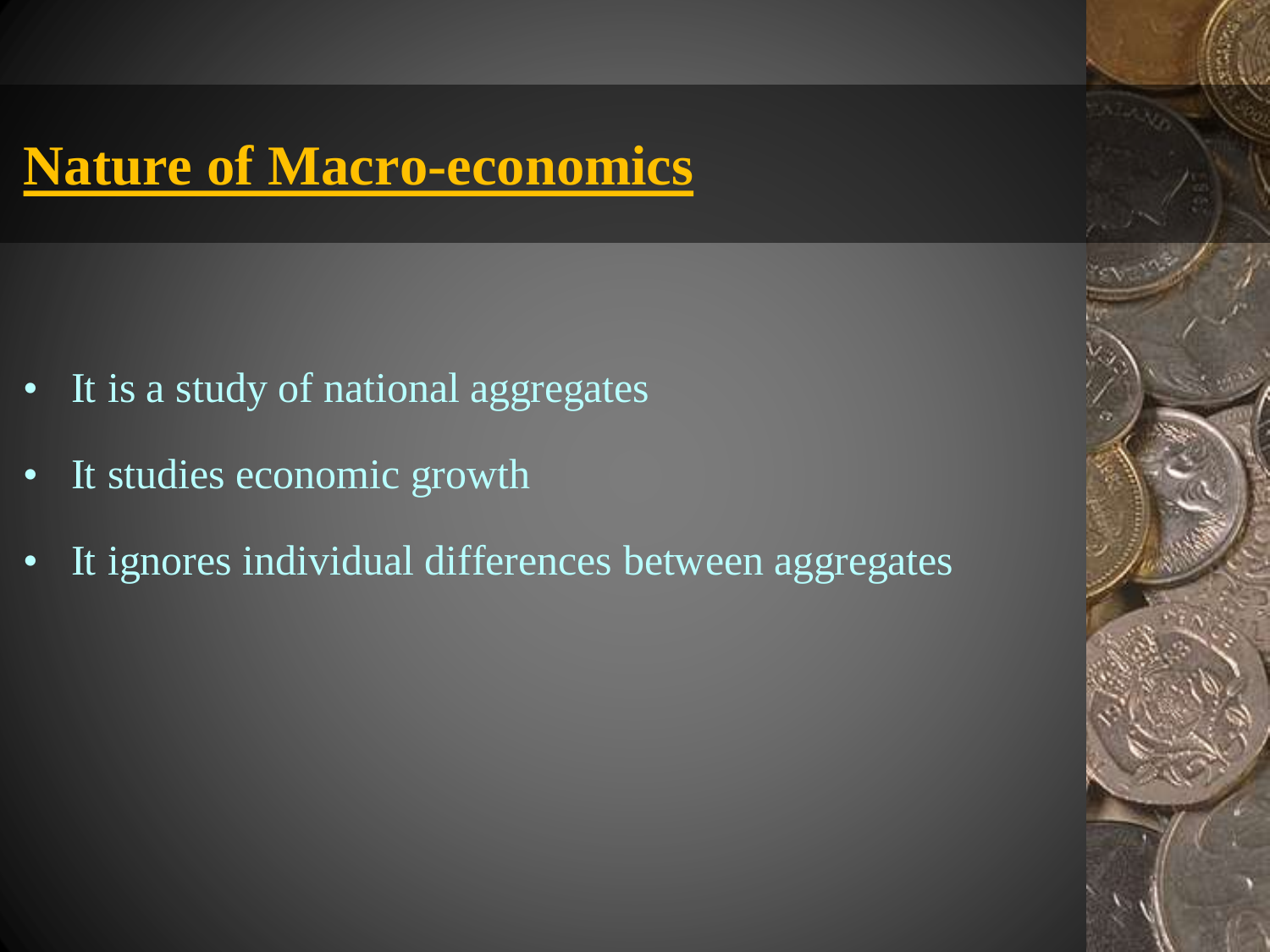### **Scope of Macro-economics**

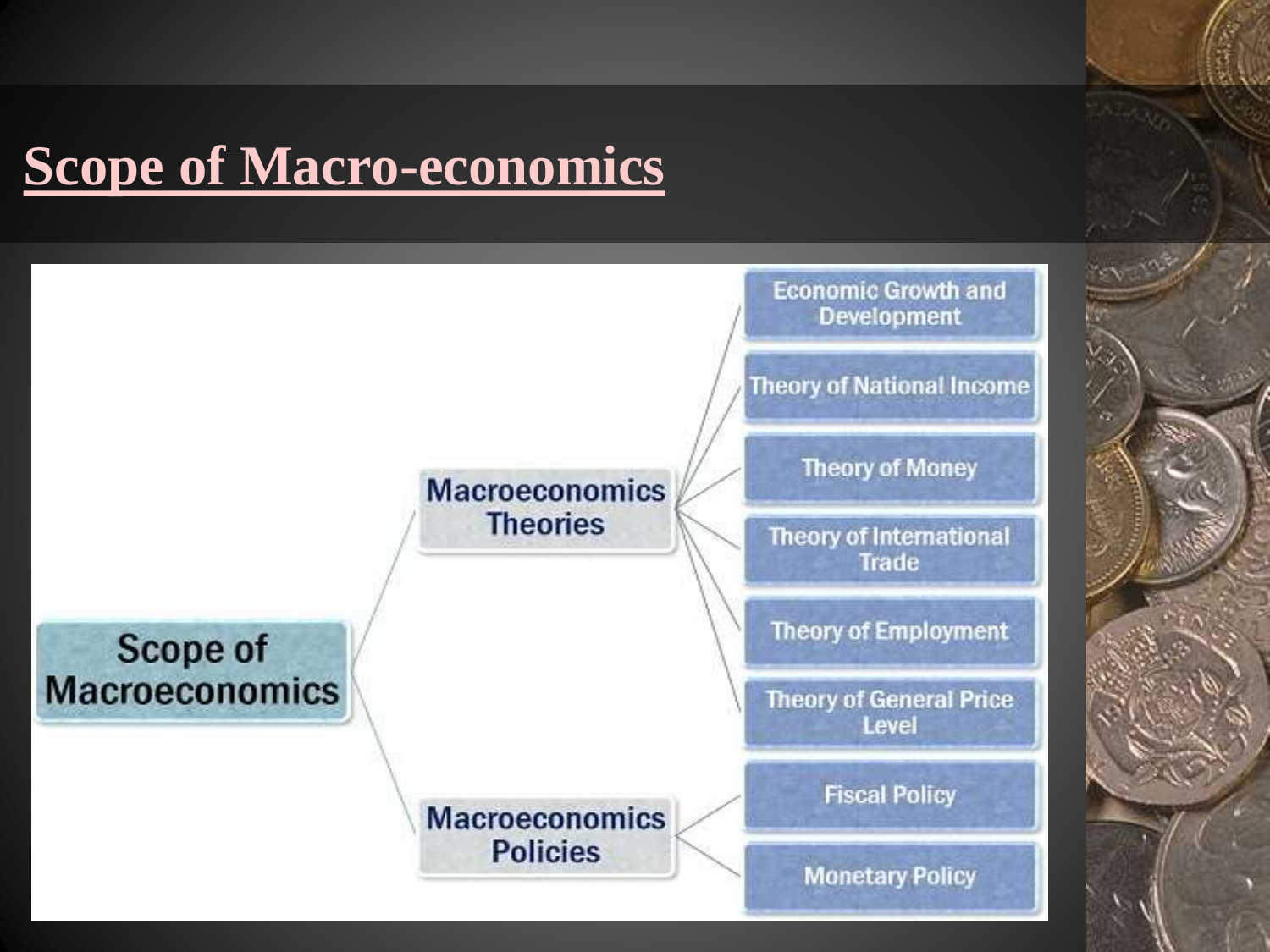#### **Macroeconomics Theories**

#### **There are six significant theories under macroeconomics:**

- **(1) Economic Growth and Development**: evaluation of country's economy in terms of per capita income.
- **(2) Theory of National Income**: evaluation of national income, including the income, expenditure and budgeting.
- **(3) Theory of Money**: Macroeconomics analyzes the functions of the reserve bank in the economy, the inflow and outflow of money, along with its impact on the employment level.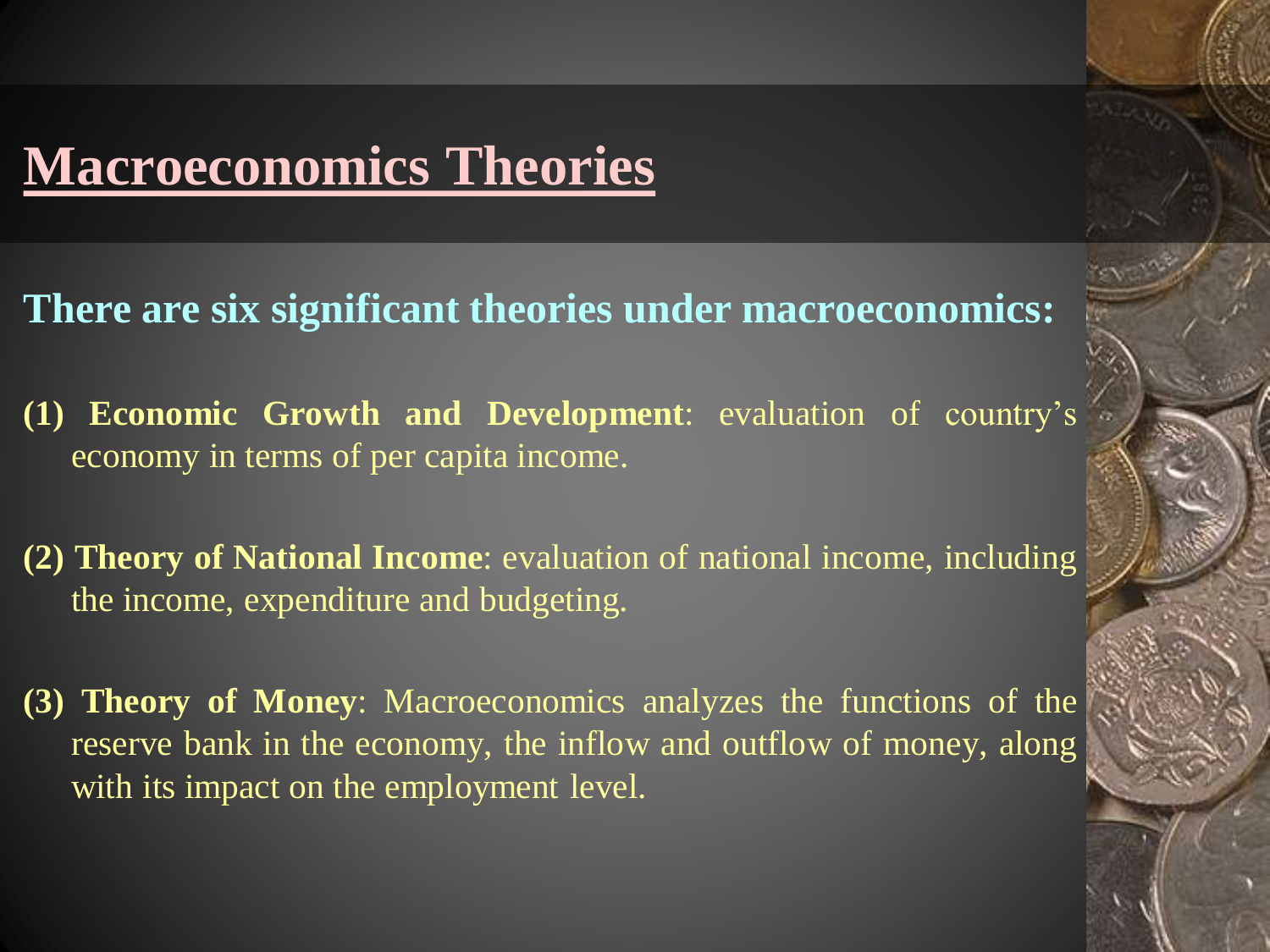#### **Continued…..**

(4) **Theory of International Trade**: It is a field of study that enlightens upon the export and import of goods or services.

(5) **Theory of Employment**: helps to figures out the level of unemployment and prevailing employment issues and opportunities in the country.

**(6) Theory of General Price Level**: the analysis of product pricing and how these price levels fluctuate because of inflation or deflation.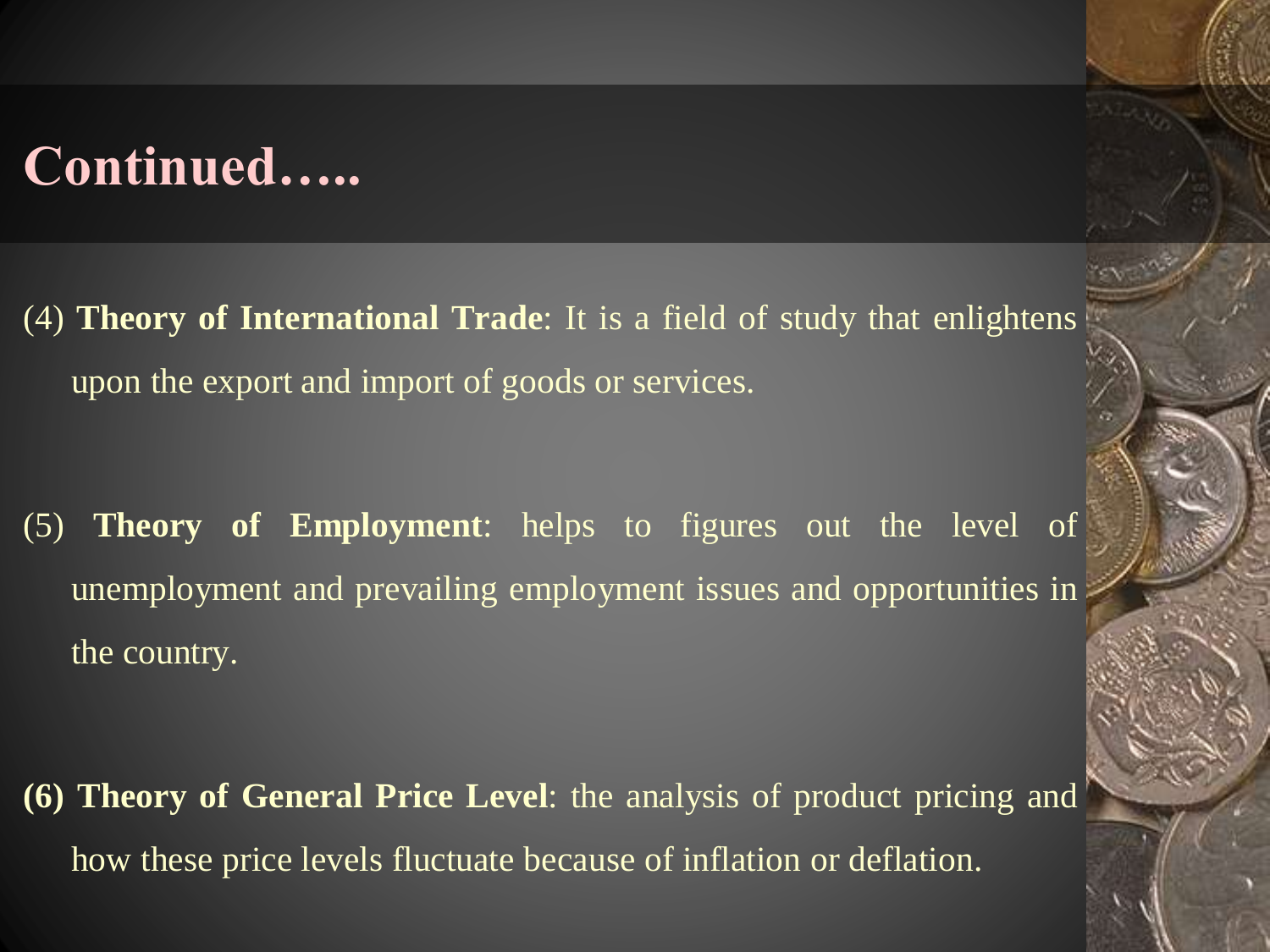#### **Macroeconomics Policies**

The government and the reserve bank functions together while determining the macroeconomic policies, for the nation's welfare and development.

**The two segments of this section are as follows:**

- **(1) Fiscal Policy**: meeting the deficit of income over the expenditure; it is a form of budgetary decision under macroeconomics.
- **(2) Monetary Policy**: Monetary policy is framed by the reserve bank in collaboration with the government. These policies are the measures taken to maintain economic stability and growth in the country by regulating the various interest rates.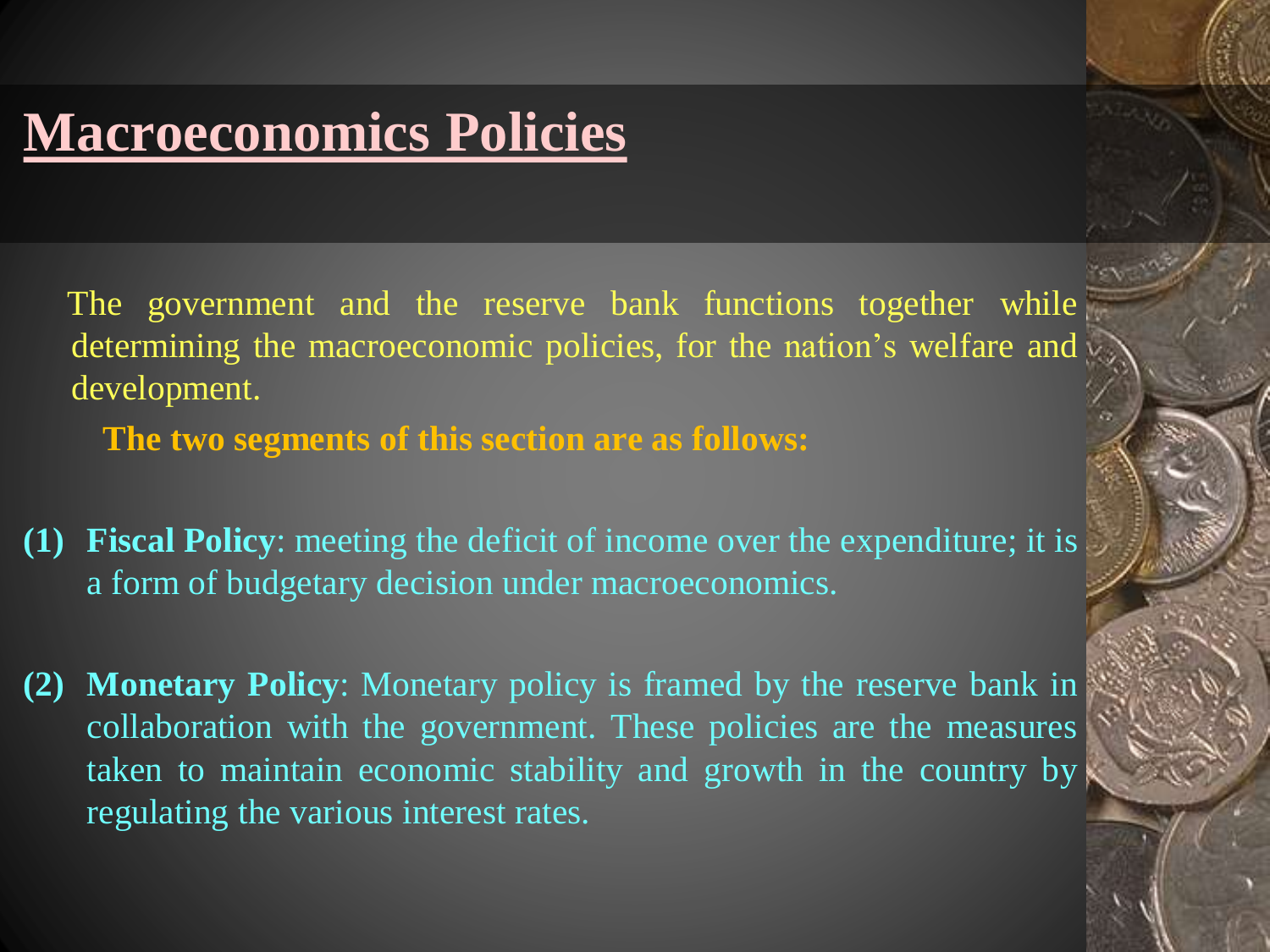## **Microeconomics**

The part of economics whose subject matter of study is **individual units**, i.e. a consumer, a household, a firm, an industry, etc. It analyses the way in which the decisions are taken by the economic agents, concerning the allocation of the resources that are limited in nature.

It studies consumer behaviour, product pricing, firm's behaviour. Factor pricing, etc.

According to Spencer and Siegelman, *"Micro Economics is the integration of economic theory with business practices for the purpose of facilitating Decision Making and forward planning by Management"*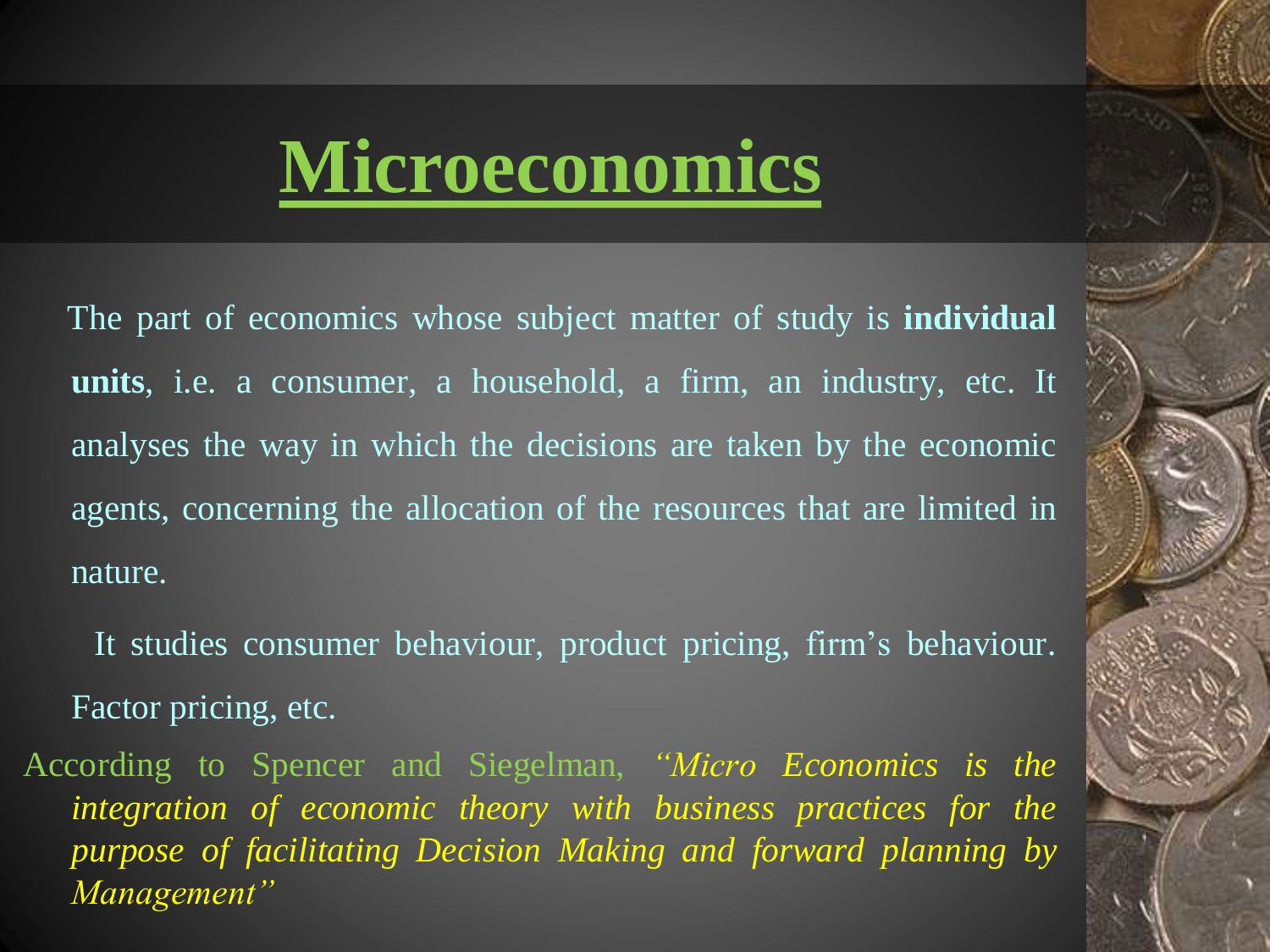#### **Nature of Micro-economics**

- Micro in nature.
- It is pragmatic i.e. a practical subject.
- It is Normative i.e. descriptive as well as prescriptive.
- It is conceptual.
- Micro Economics aims at Problem solving.
- Micro Economics borrows from mathematical, operational, research, statistical and accounting principles and tools to analyze and determine relationships between various economic variables.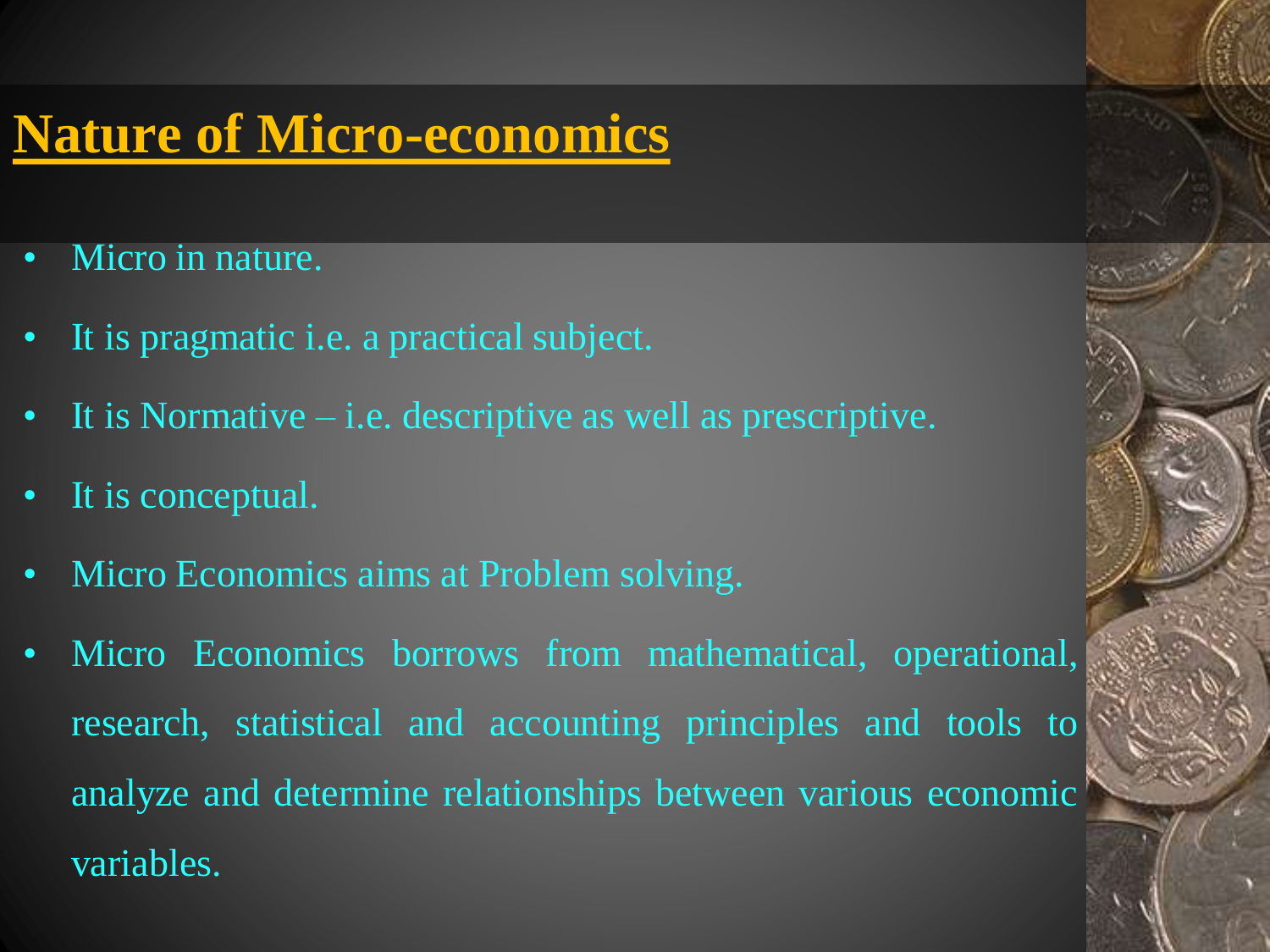### **Scope of Micro-economics**

- Demand Analysis and Forecasting
- Cost and Product Analysis
- Pricing decision
- Profit Management
- Capital Management
- Analysis of Business Environment
- Business decisions related to economic concepts

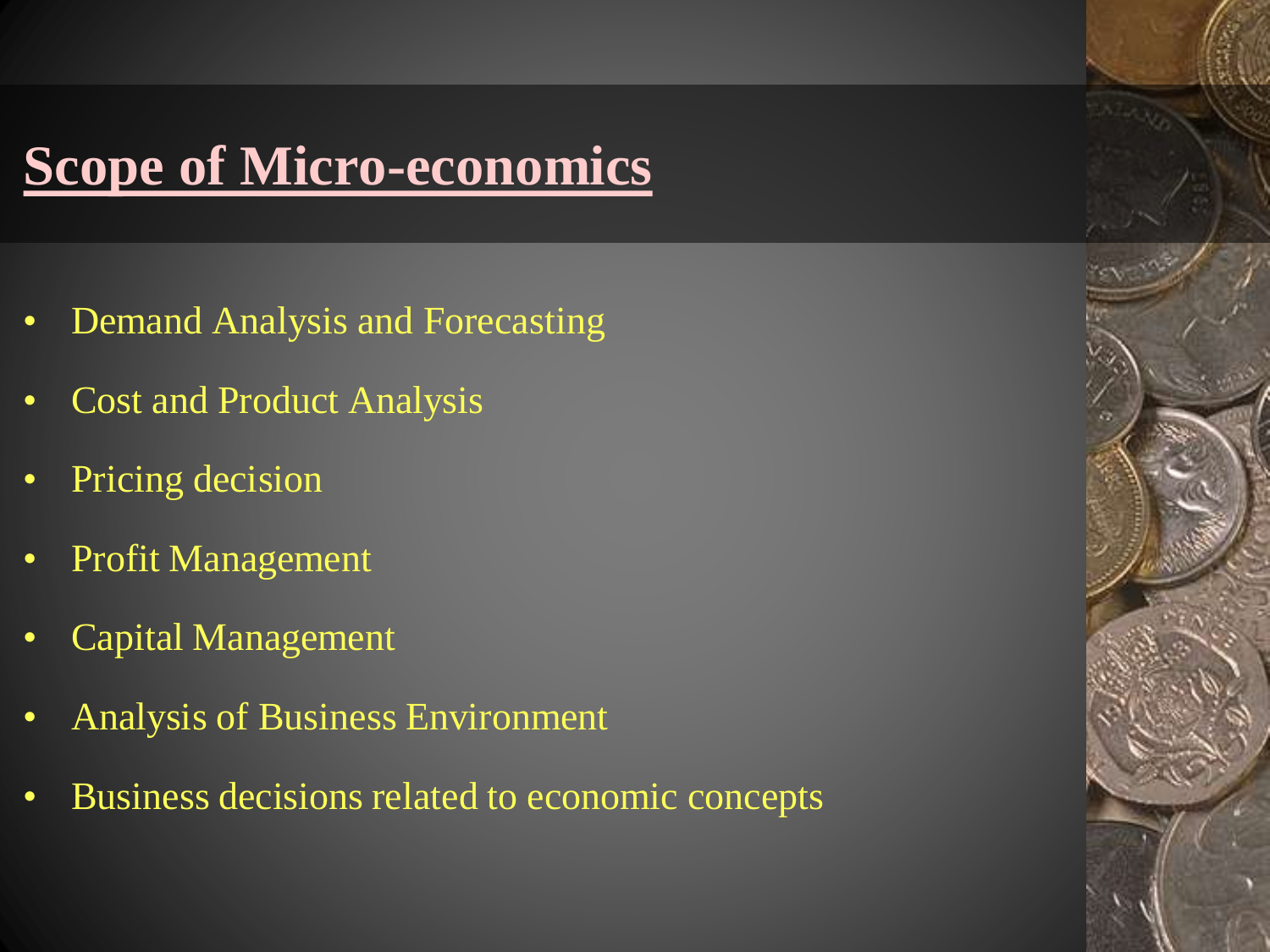# **Managerial Economics**

Managerial economics is a discipline which deals with the application of economic theory to business management. It deals with the use of economic concepts and principles of business decision making. Formerly it was known as "Business Economics" but the term has now been discarded in favor of Managerial Economics.

Managerial Economics may be defined as the study of economic theories, logic and methodology which are generally applied to seek solution to the practical problems of business.

**According to** *Spencer***and** *Seegelman* "Business Economics (Managerial Economics) is the integration of economic theory with business practice for the purpose of facilitating decision making and forward planning by management."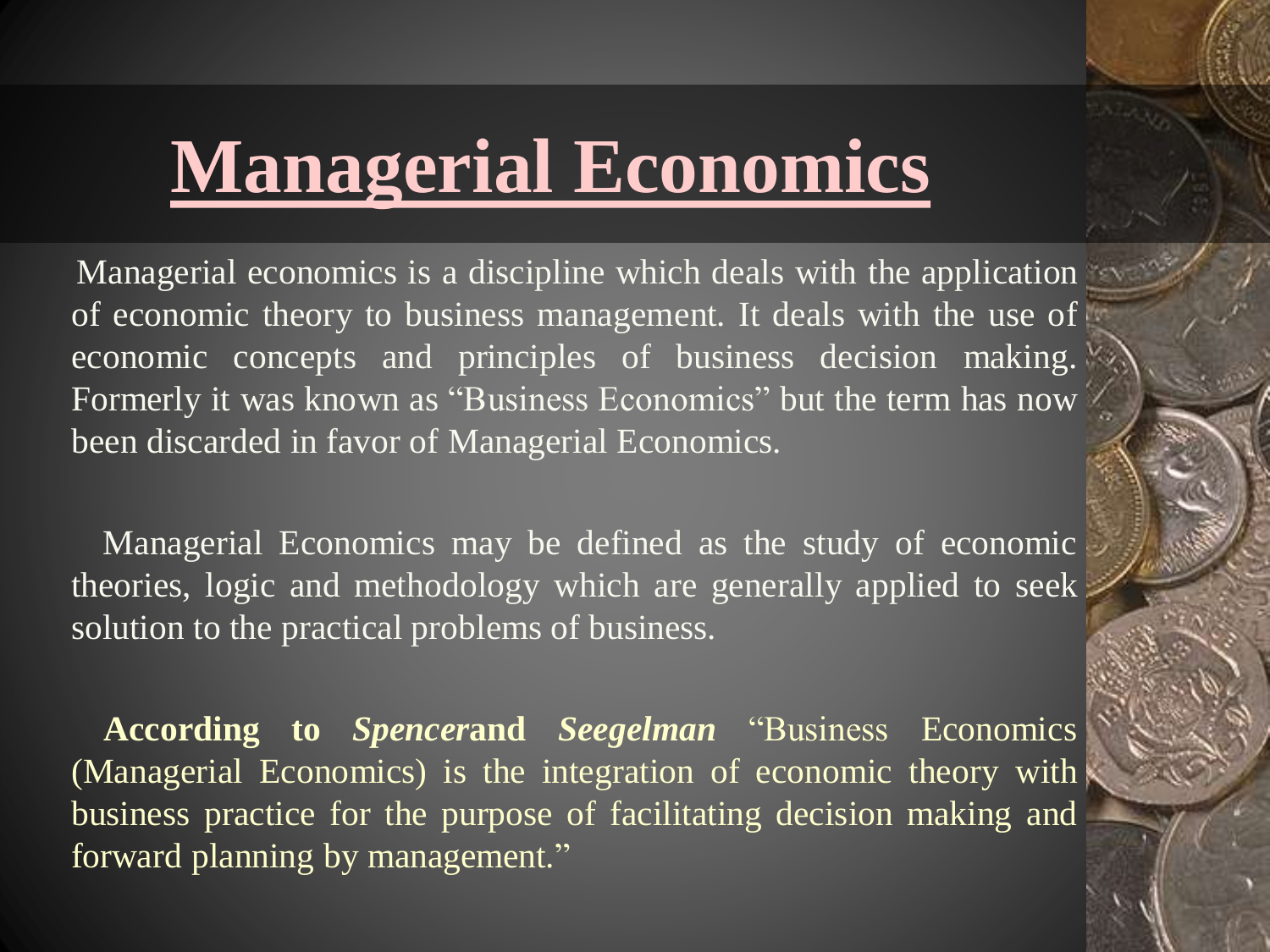### **Nature of Managerial economics**

- **(1) Micro in nature;**-Managerial economics is concerned with the analysis of finding optimal solutions to decision making problems of businesses/ firms.
- **(2) Pragmatic:-** It is a practical and logical approach towards the day to day business problems.
- **(3) Positive as well as Normative science:-** Managerial economics describes, what is the observed economic phenomenon (positive economics) and prescribes what ought to be (normative economics)
- **(4) Conceptual in nature:-** Managerial economics is based on strong economic concepts.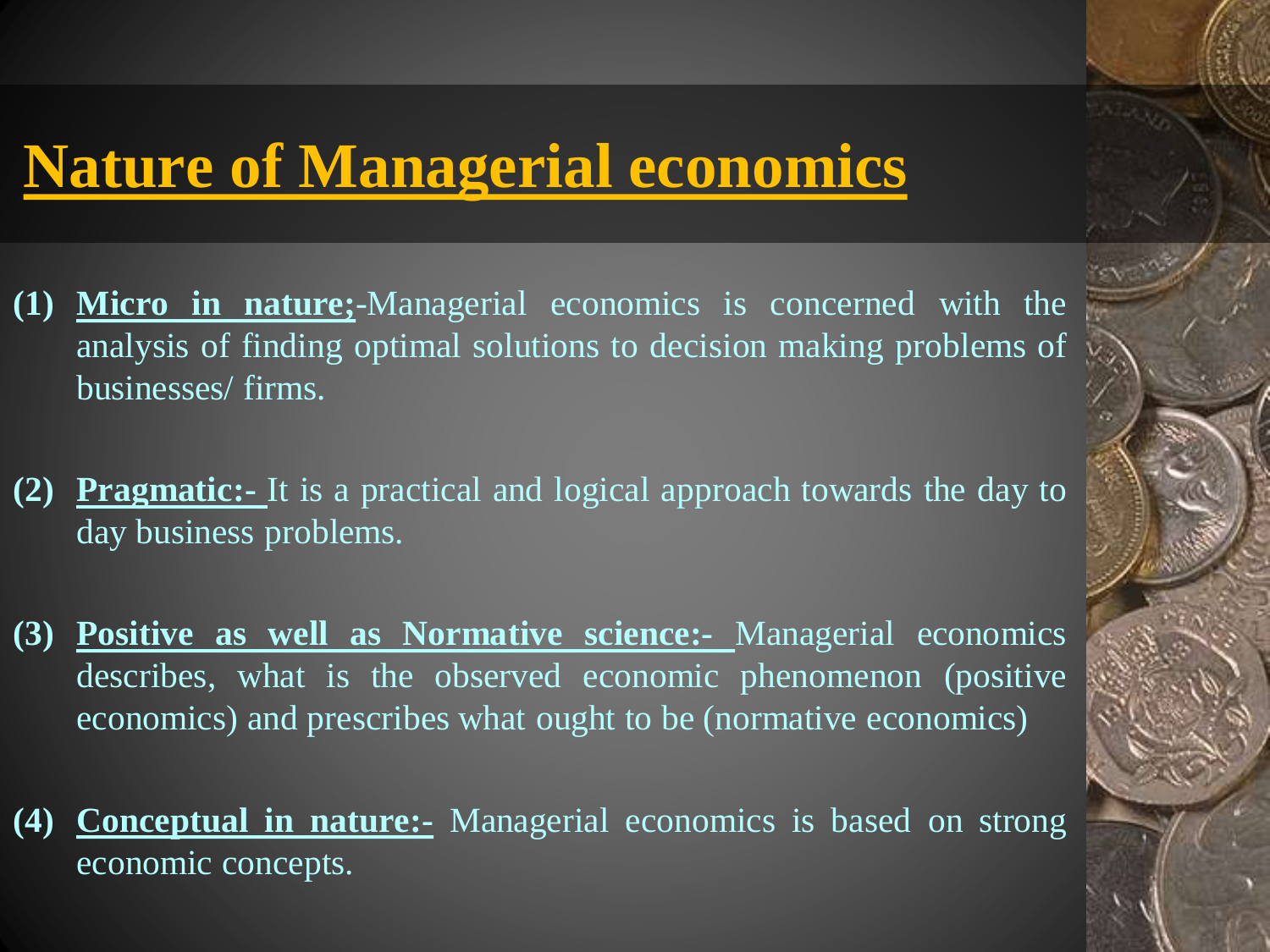#### **Continued……**

- **(5) Macro in nature:-** A business functions in an external environment, i.e. it serves the market, which is a part of the economy as a whole.
- (6) **Multi-disciplinary**:- It uses many tools and principles belonging to various disciplines such as accounting, finance, statistics, mathematics, production, operation research, human resource, marketing, etc.
- **(7) Science and Art both:-** It come up with 'technique to solve the problem'(Science) and also involves 'application of those techniques'(Art) to solve the business problems.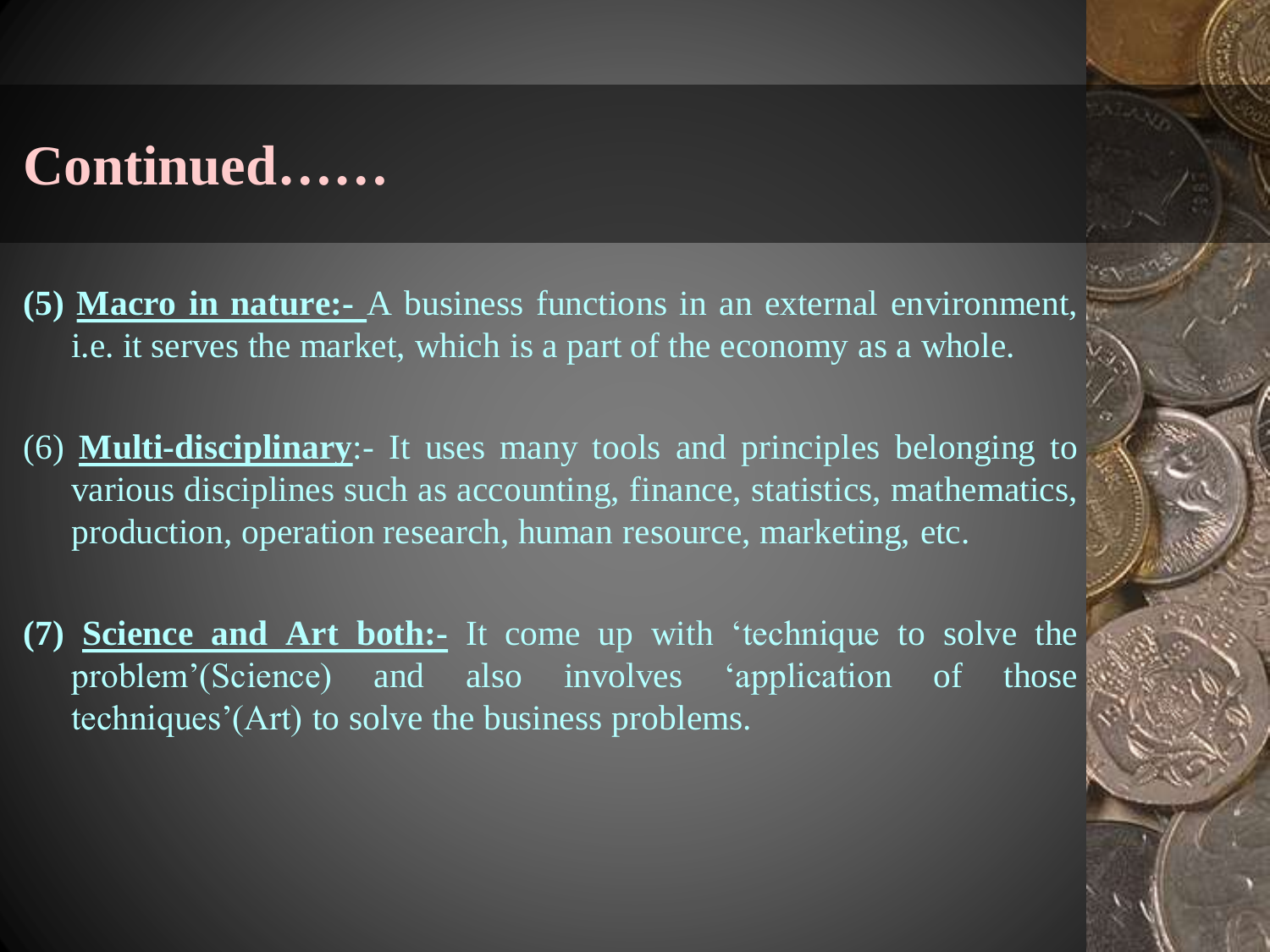#### **Scope of Managerial Economics**

- **(1) Demand Analysis and Forecasting:-** A major part of managerial decision making depends on accurate estimates of demand. A forecast of future sales serves as a guide to management for preparing production schedules and employing resources. Demand analysis and forecasting occupies a strategic place in Managerial Economics.
- **(2) Cost and production analysis**:- A wise production manger concerned with the volume of production, process, capital and labour required, cost involved, etc. to minimize cost of production by applying managerial economic concepts like- Cost concepts, cost-output relationships, Economics and Diseconomies of scale and cost control etc.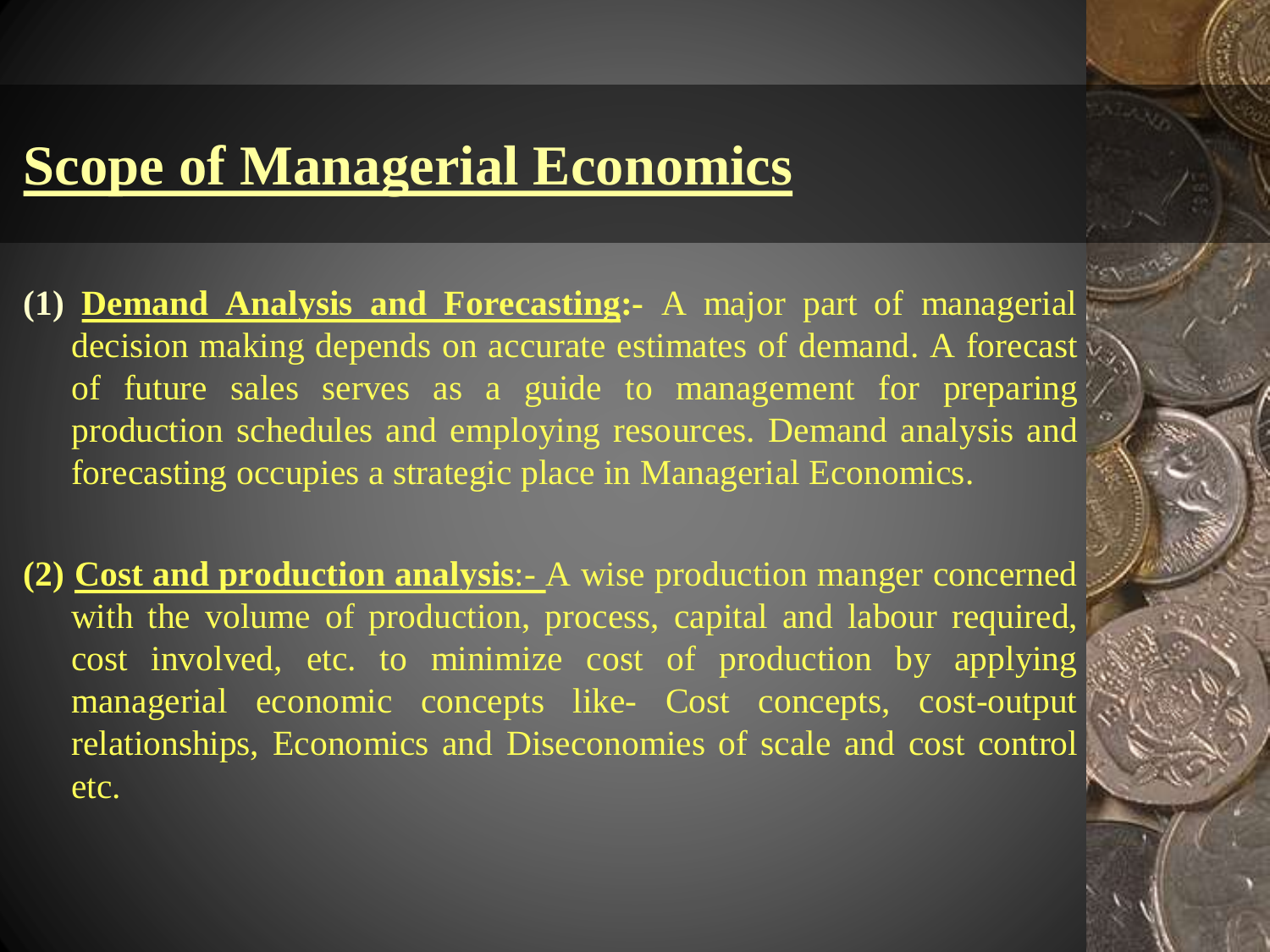#### **Continued……**

- **(3) Pricing Theory and Analysis of Market Structure**:- It focuses on the price determination of a product keeping in mind the competitors, market conditions, cost of production, maximizing sales volume, etc.
- **(4) Profit Analysis and Management:-** Business firms are generally organized for earning profit and in the long period, it is profit which provides the chief measure of success of a firm. Economics tells us that profits are the reward for uncertainty bearing and risk taking.
- **(5) Capital and Investment Decisions**: Capital is the most critical factor of business. Capital management implies planning and control of capital expenditure. The main topics dealt with under capital management are cost of capital, rate of return and selection of projects.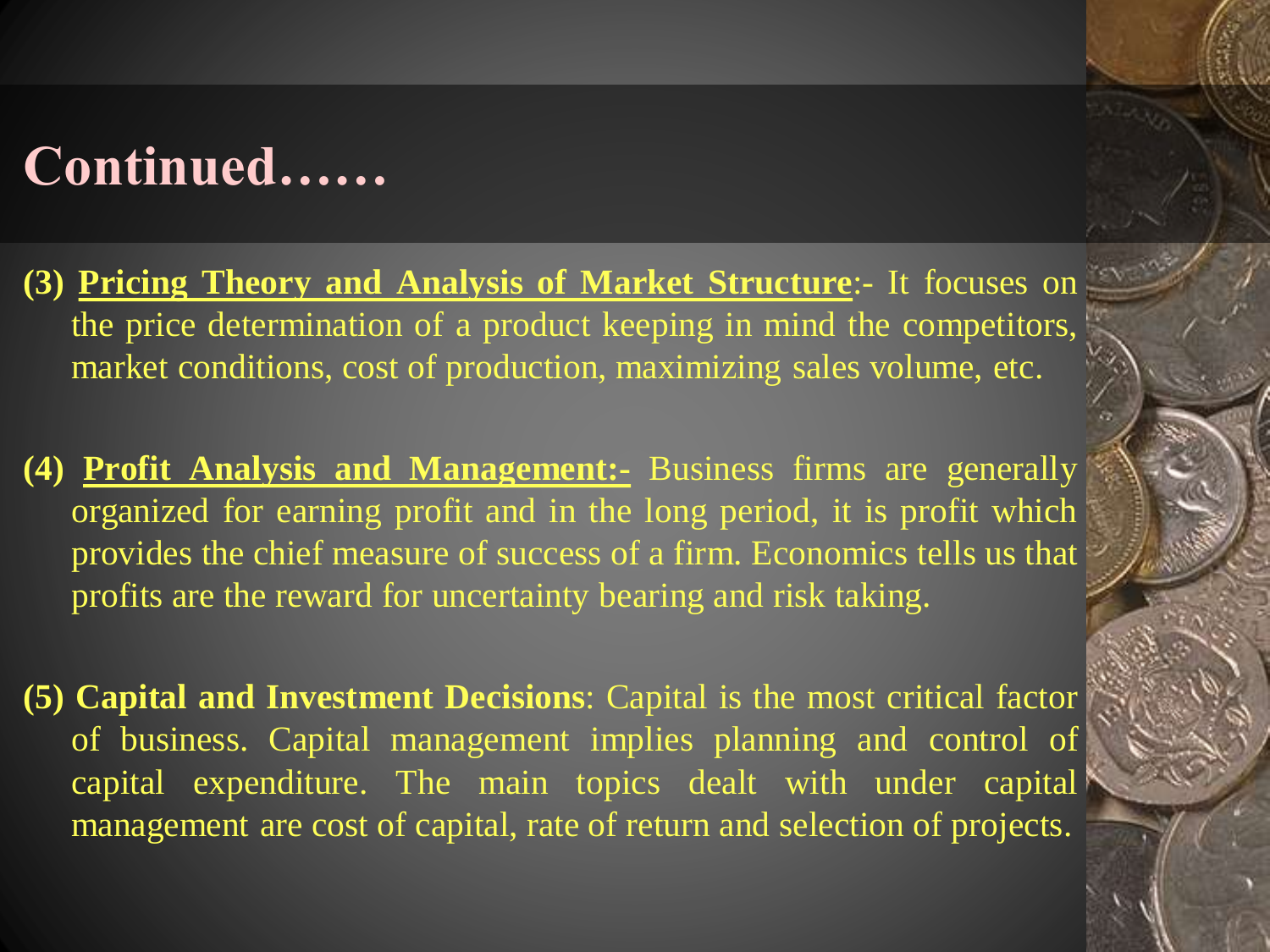## **Role of Managerial Economics in business decision making**

The performances of firms get analyzed in the framework of an economic model. The economic model of a firm is called the theory of the firm. Business decisions include many vital decisions like whether a firm should undertake research and development program, should a company launch a new product, etc.

Business decisions made by the managers are very important for the success and failure of a firm. Complexity in the business world continuously grows making the role of a manager or a decision maker of an organisation more challenging! The impact of goods production, marketing, and technological changes highly contribute to the complexity of the business environment.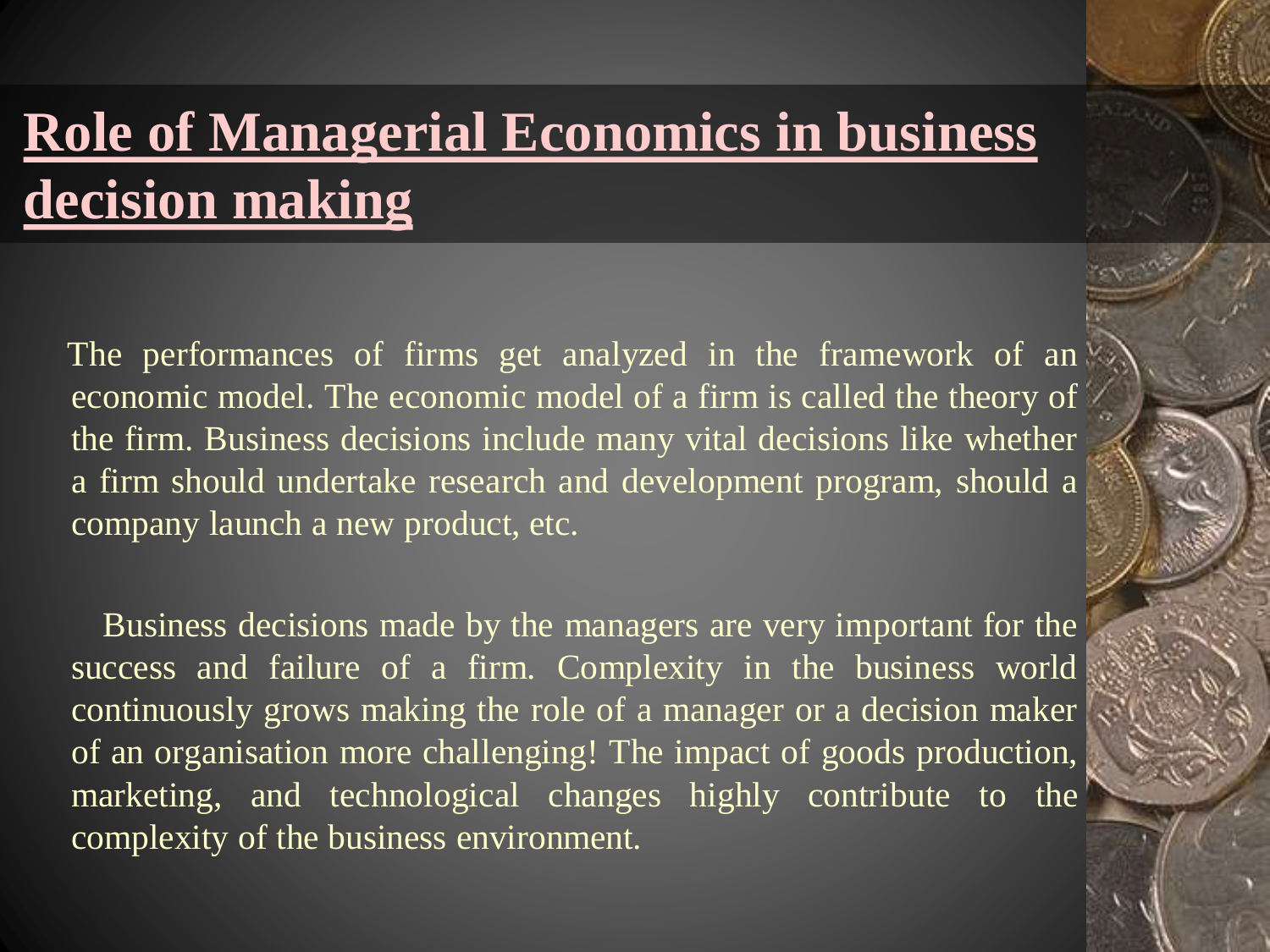## **Managerial Economics and Decision Making:**

- A decision is simply a selection from two or more courses of action.
- The Essence of an economics is the solution to an economic problem.
- When two or more alternative courses of economic action are available there is the problem of choice- The economic problem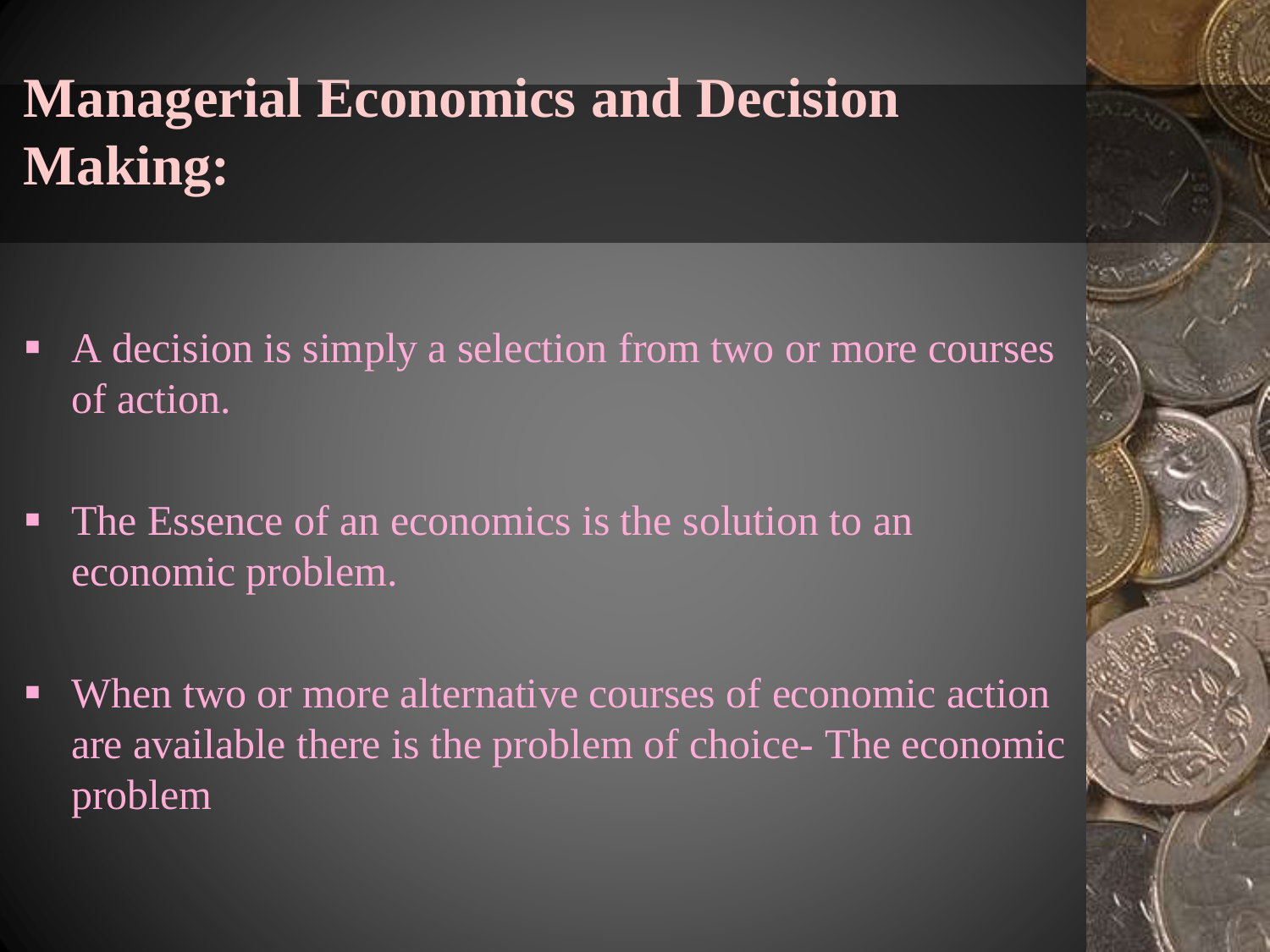### **Optimization:**

- Optimization is the act of choosing the best alternative out of all the available ones.
- It describes how decisions or choice among alternatives are taken or should be made.
- It is important in efficiently managing an enterprise's resources and thereby maximizing shareholder wealth.
- Optimization is a paint which is either maximum or minimum.
- It helps in making decision.

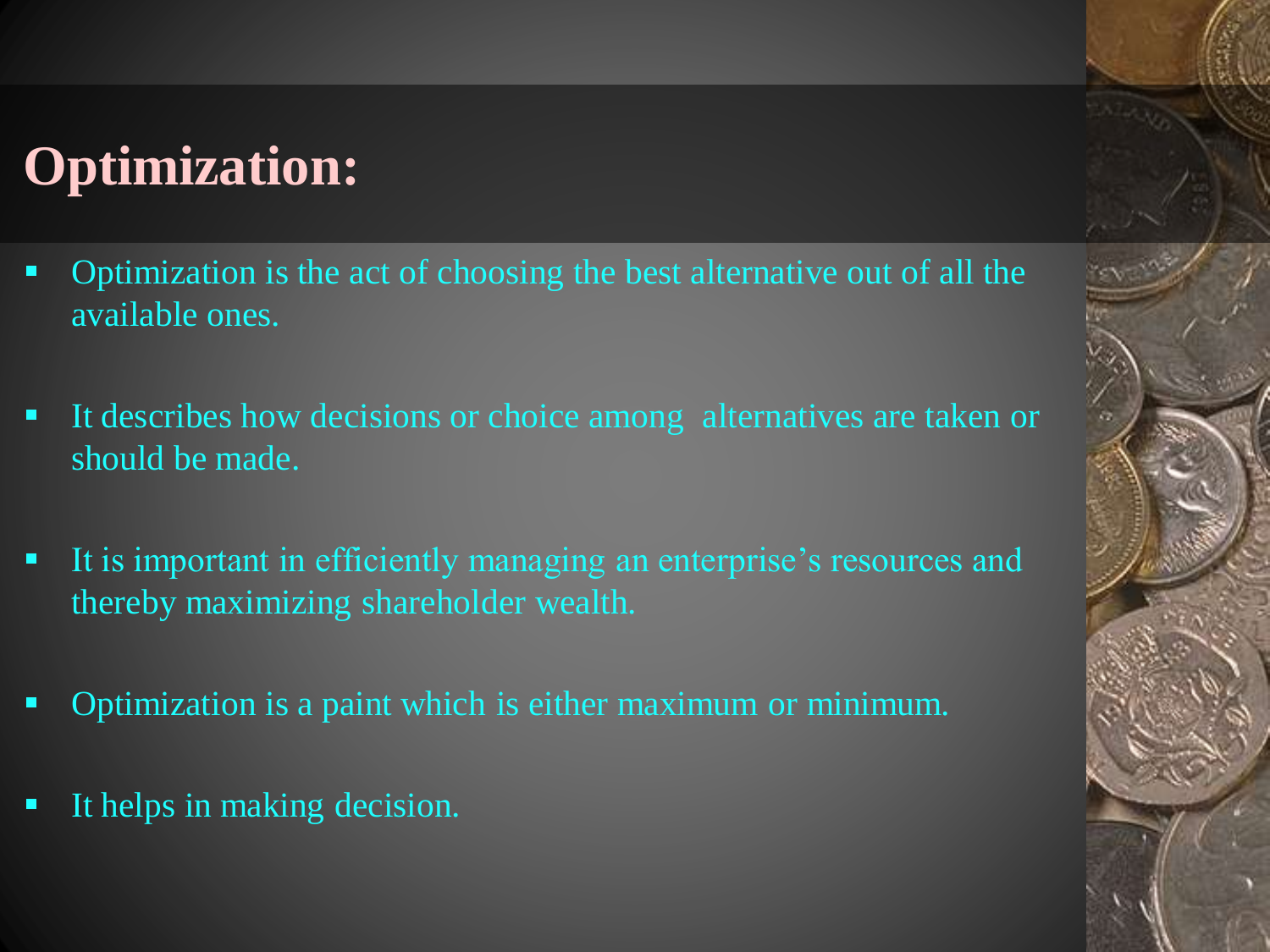#### **Some of important Business Decision Problems**

#### **Product Price and Output**

- **Make or Buy decision**
- **Production Technique**
- **Advertising media and intensity**
- **Inventory management decision**
- **Investment and Financing Decision**
- **Cost Decision**
- **Marketing decision**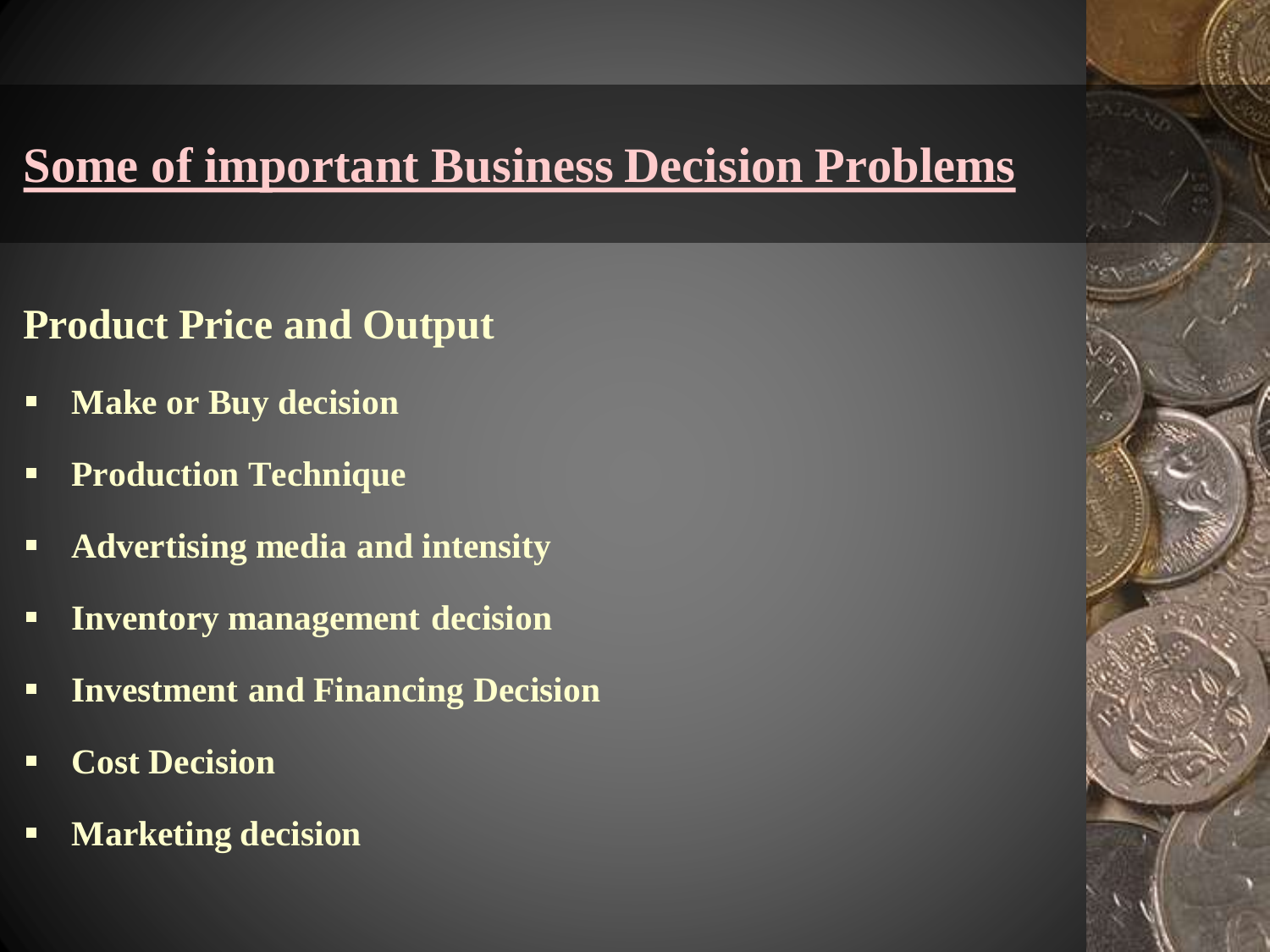## **Decision Sciences**

**Tools** and Techniques of analysis:

- **Numerical Analysis**
- **Statistical Analysis**
- Forecasting
- Game Theory
- **-** Optimization

**Managerial Economics is use of Economics concepts and Decision Science Methodologies to solve managerial decision Problems.**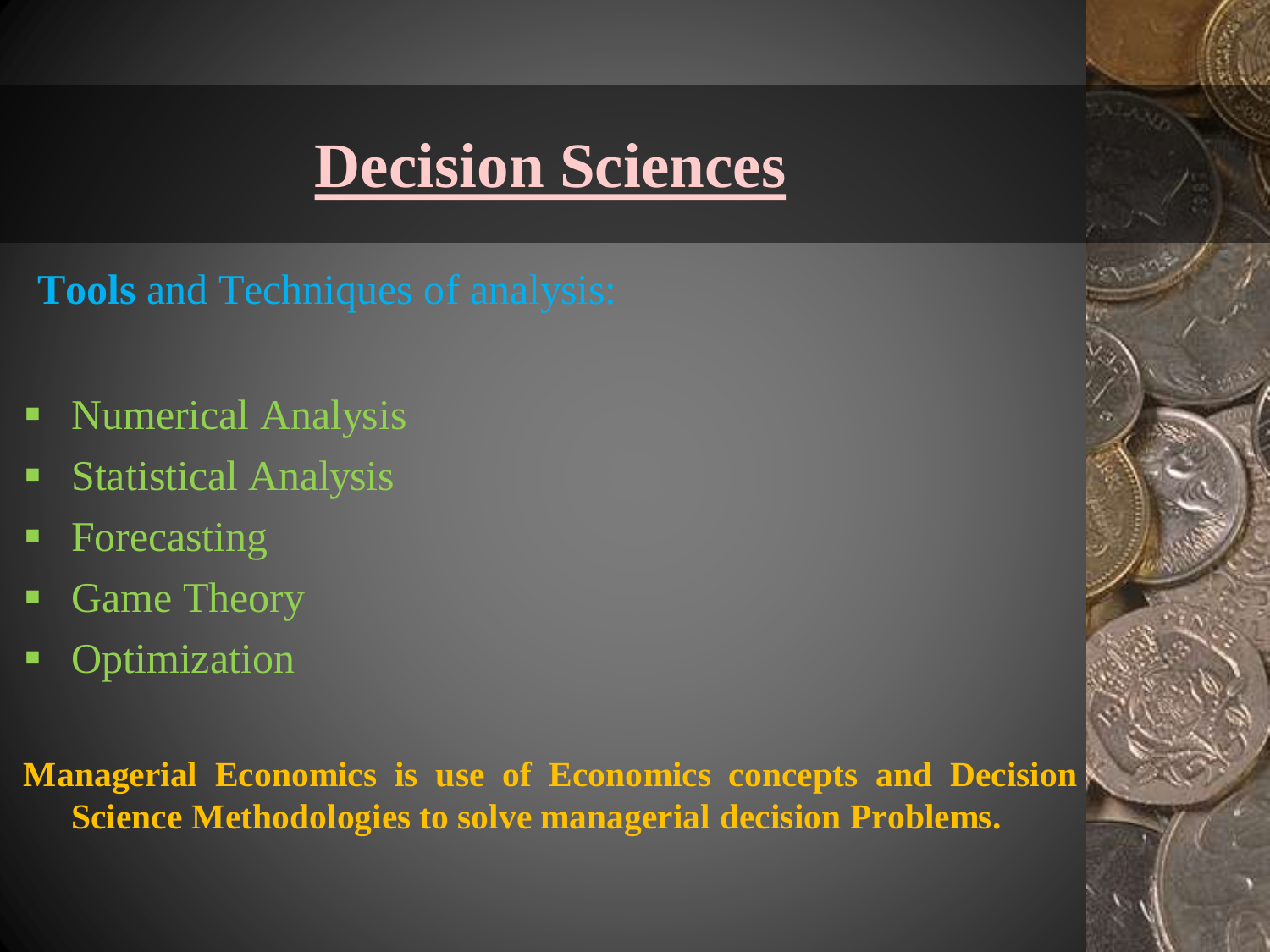#### **Steps of Decision Making Process**



5. Make a Choice

4. Forecast the **Consequences** 

3. Discover the Alternatives

2. Determine the **Objective** 

1. Define The Problem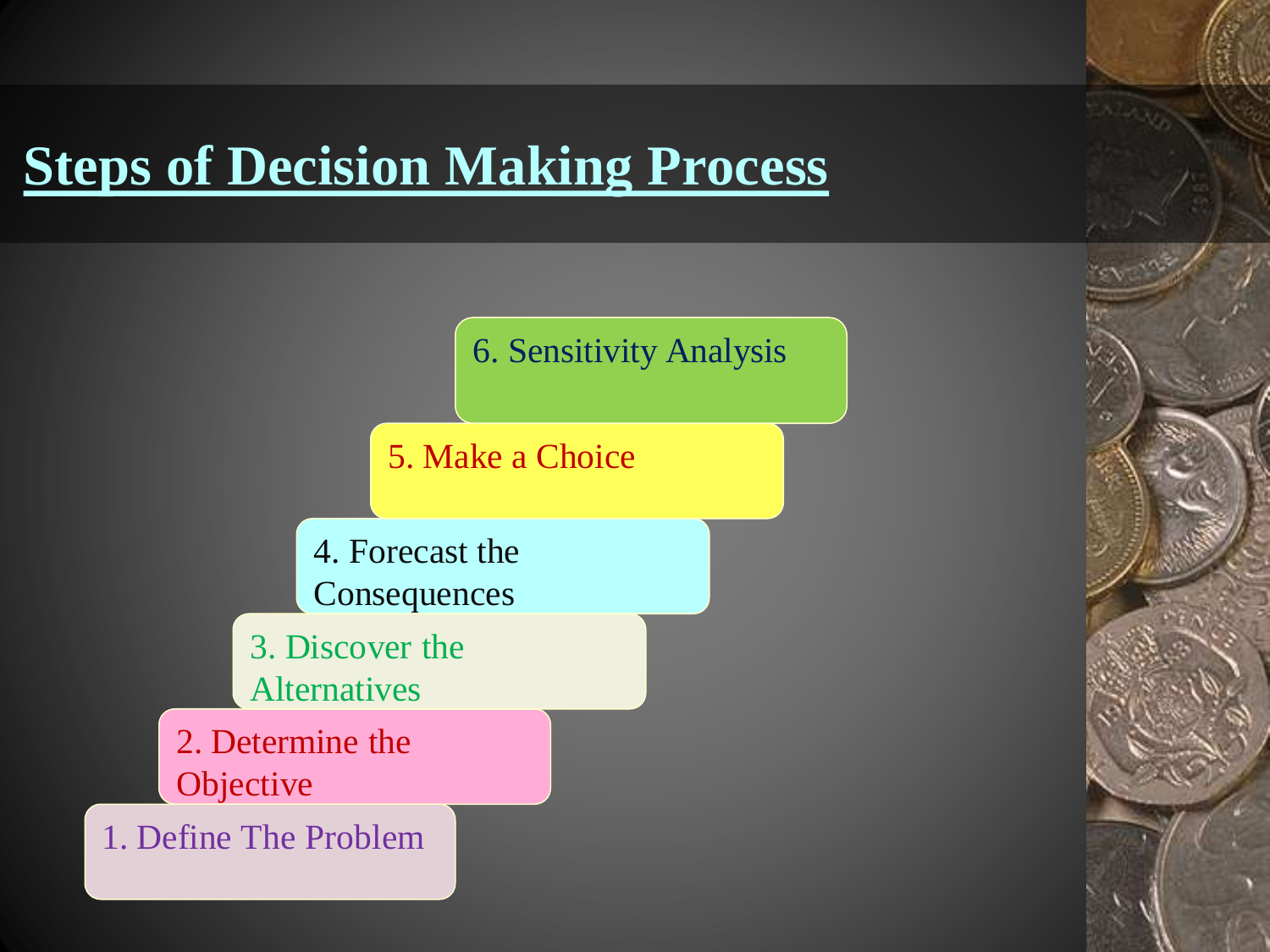#### **1.Define the Problem**

What is the problem and how does it influence managerial. objectives are the main questions. Decisions are usually made in the firm's planning process. Managerial decisions are at times not very well defined and thus are sometimes source of a problem.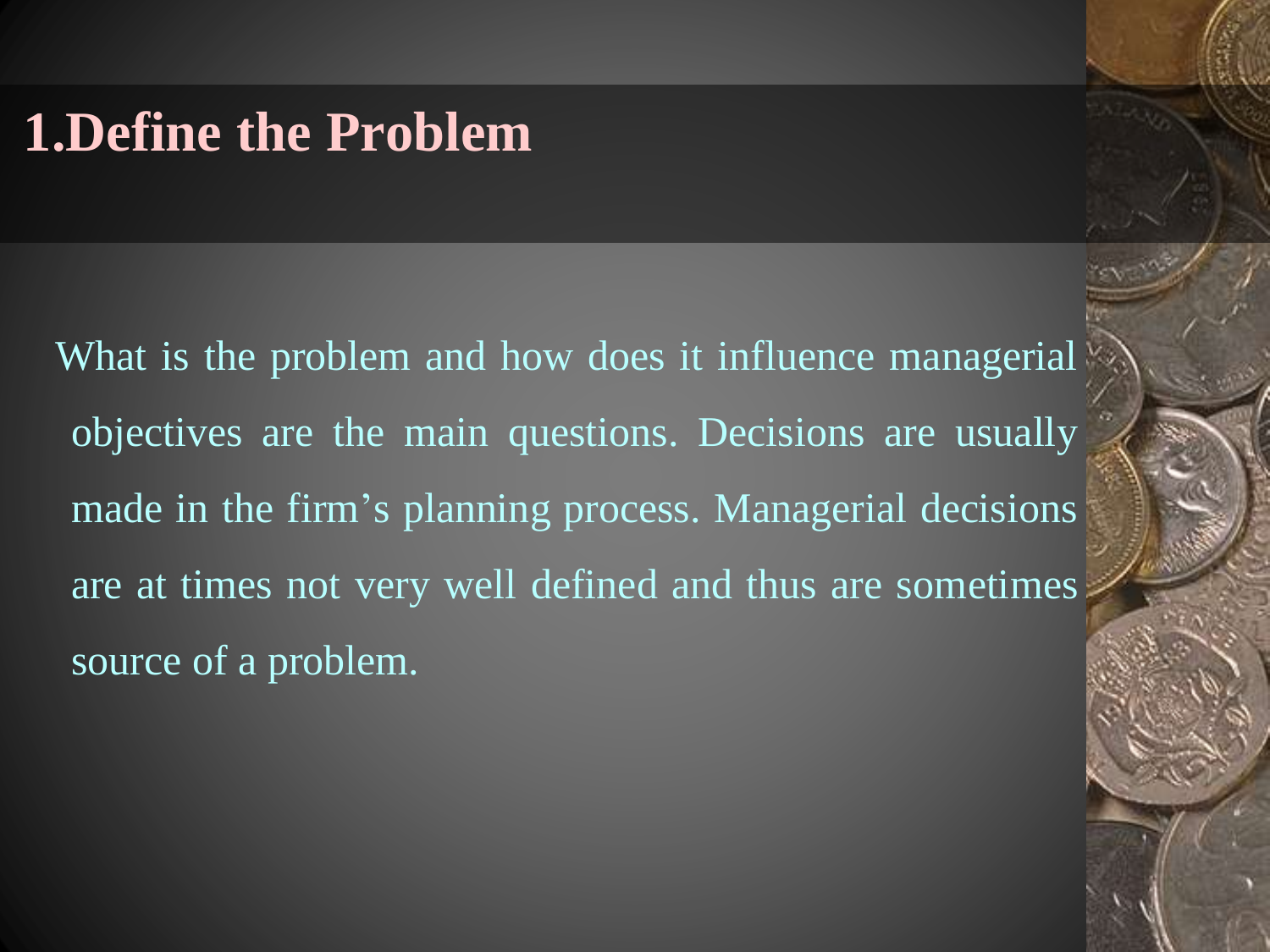#### **2. Determine the Objective**

In practice, there may be many problems while setting the objectives of a firm related to profit maximization and benefit cost analysis. Are the future benefits worth the present capital? Should a firm make an investment for higher profits for over 8 to 10 years? These are the questions asked before determining the objectives of a firm.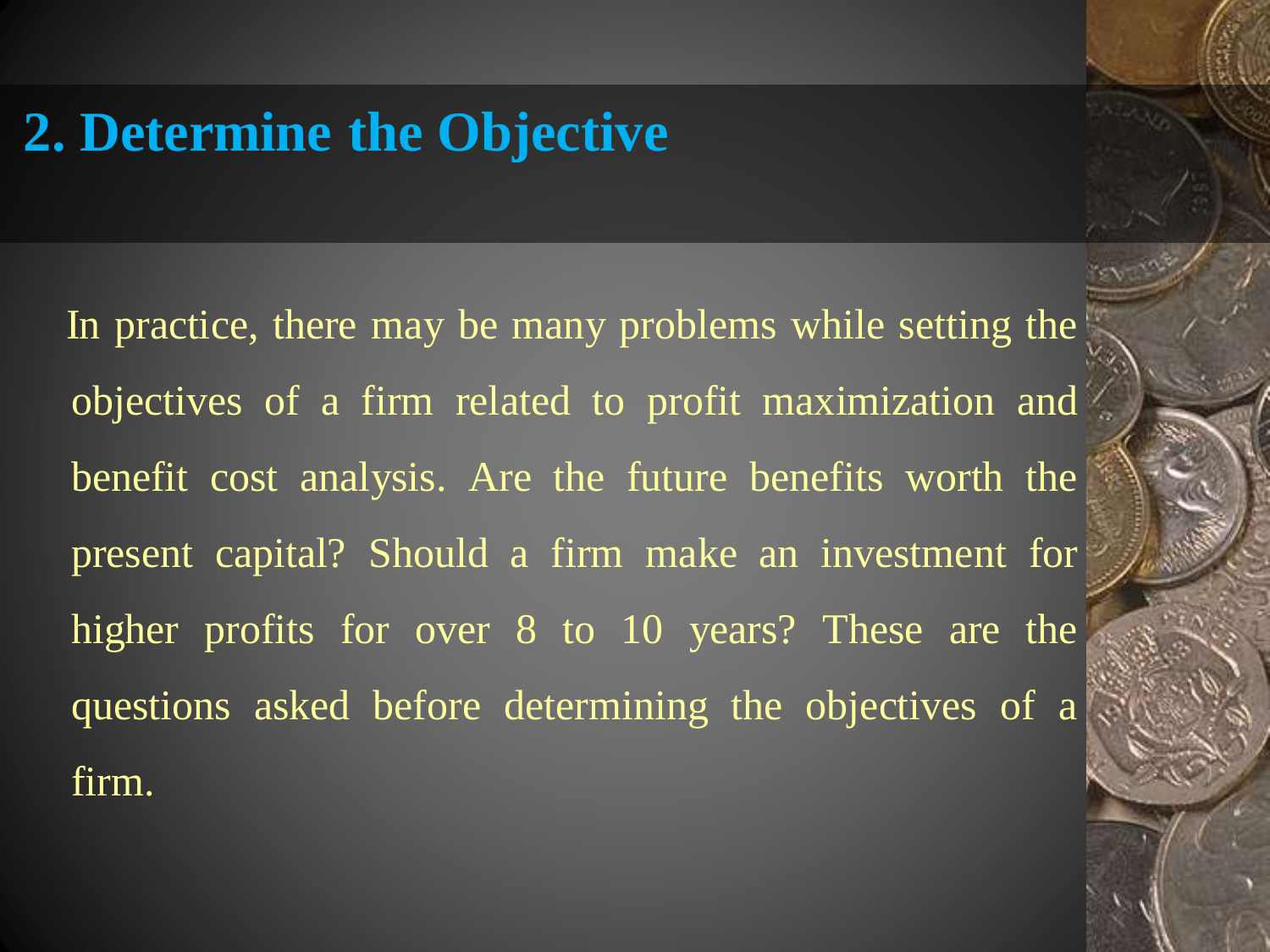#### 3. **Discover the Alternatives**

For a sound decision framework, there are many questions which are needed to be answered such as – What are the alternatives? What factors are under the decision maker's control? What variables constrain the choice of options? The manager needs to carefully formulate all such questions in order to weigh the attractive alternatives.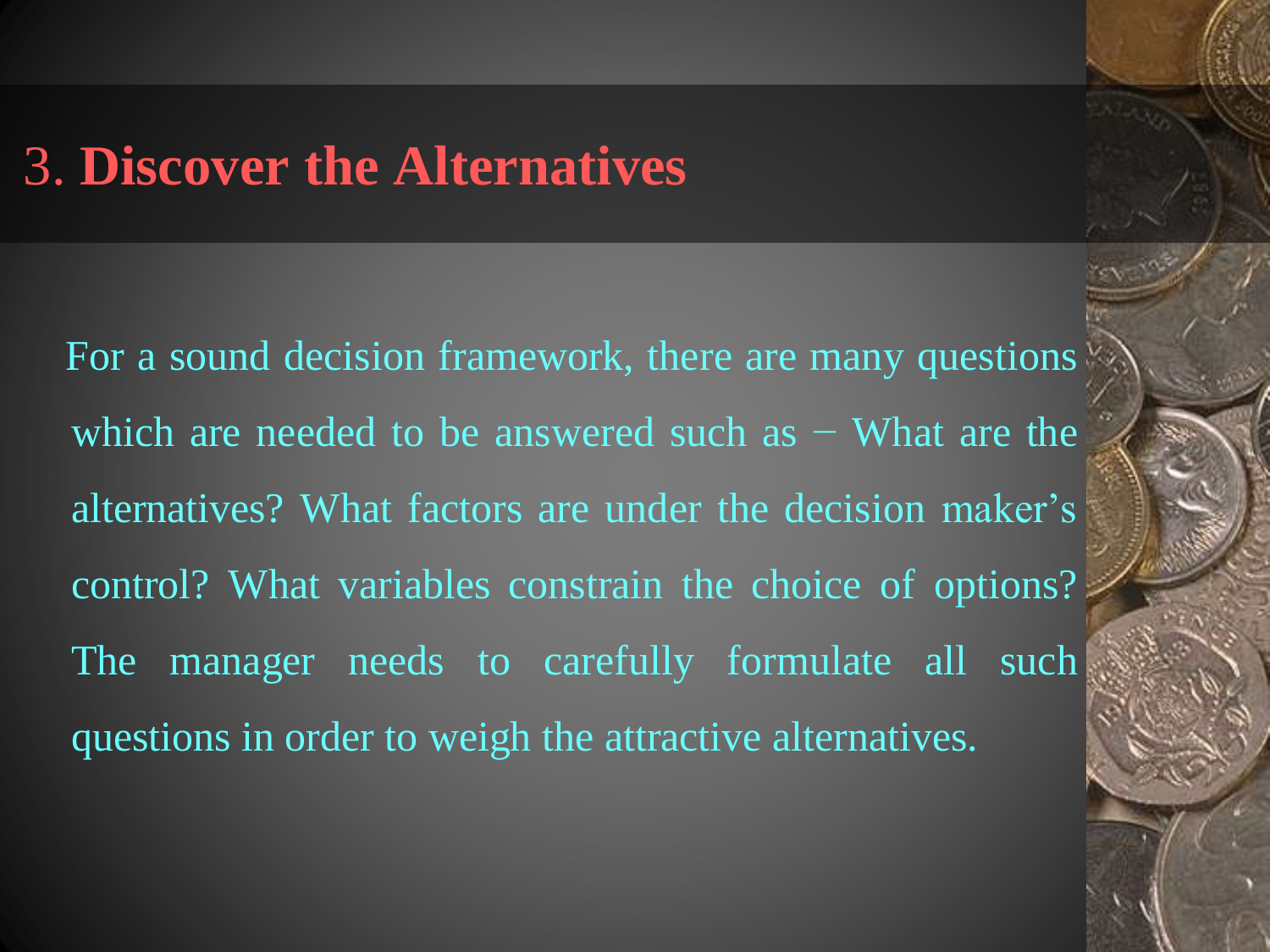#### 4. **Forecast the Consequences**

Forecasting or predicting the consequences of each alternative should be considered. Conditions could change by applying each alternative action so it is crucial to decide which alternative action to use when outcomes are uncertain.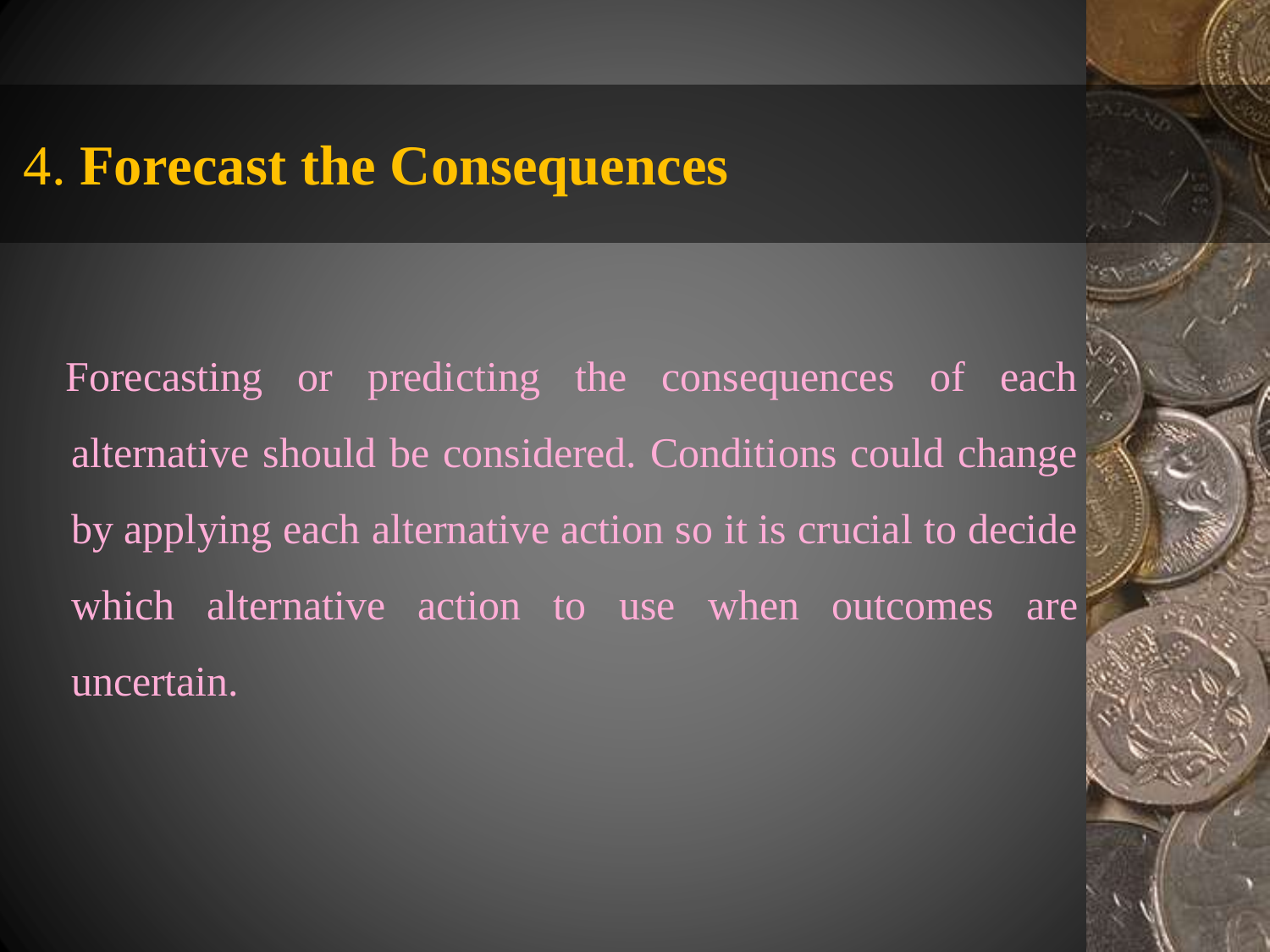#### 5. **Make a Choice**

Once all the analysis and scrutinizing is completed, the preferred course of action is selected. In this step, the objectives and outcomes are directly quantifiable. It all depends on how the decision maker puts the problem, how he formalizes the objectives, considers the appropriate alternatives, and finds out the most preferable course of action.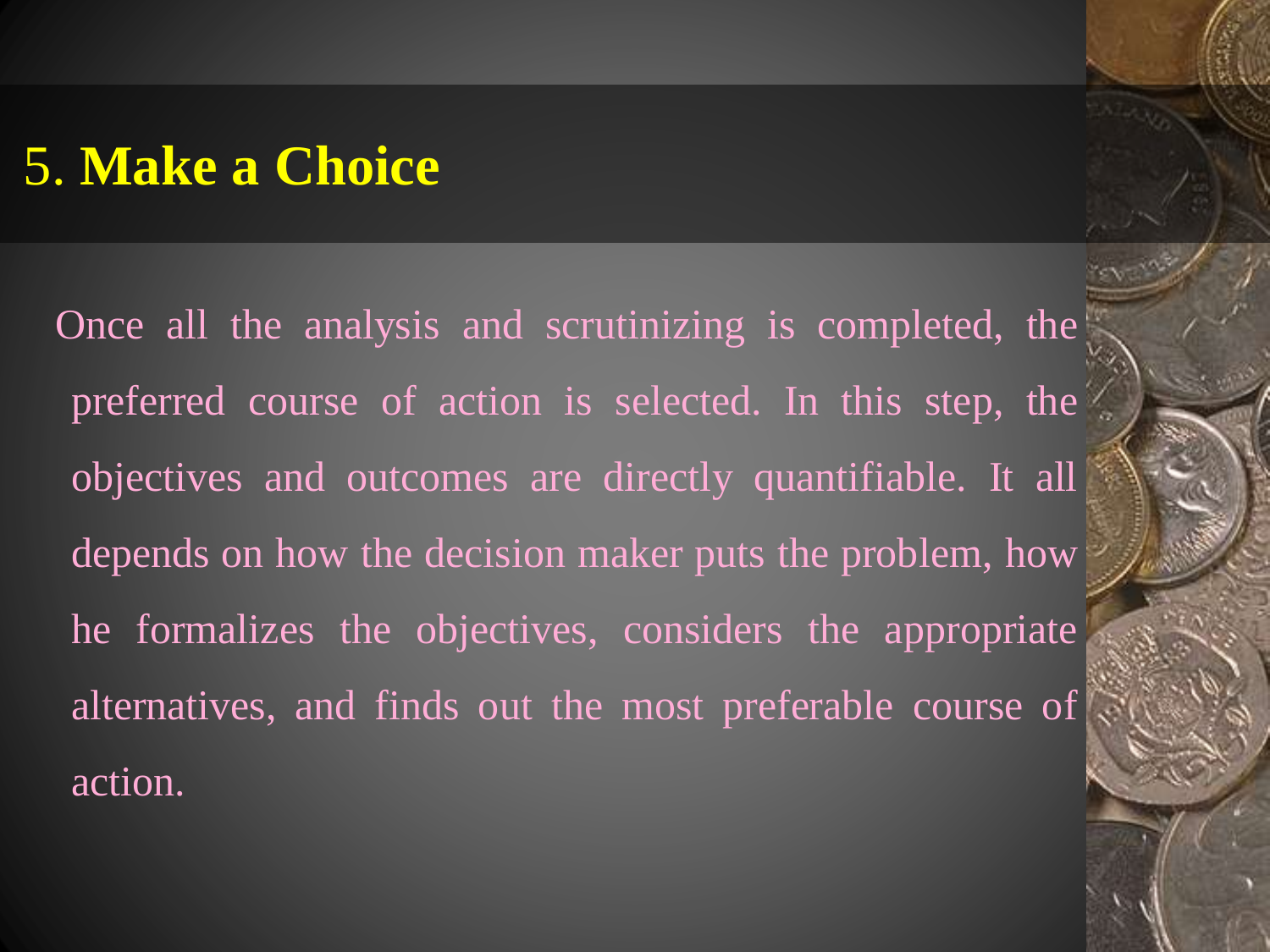#### 6. **Sensitivity Analysis**

Sensitivity analysis helps us in determining the strong features of the optimal choice of action. It helps us to know how the optimal decision changes, if conditions related to the solution are altered. Thus, it proves that the optimal solution chosen should be based on the objective and well structured. Sensitivity analysis reflects how an optimal solution is affected, if the important factors vary or are altered.